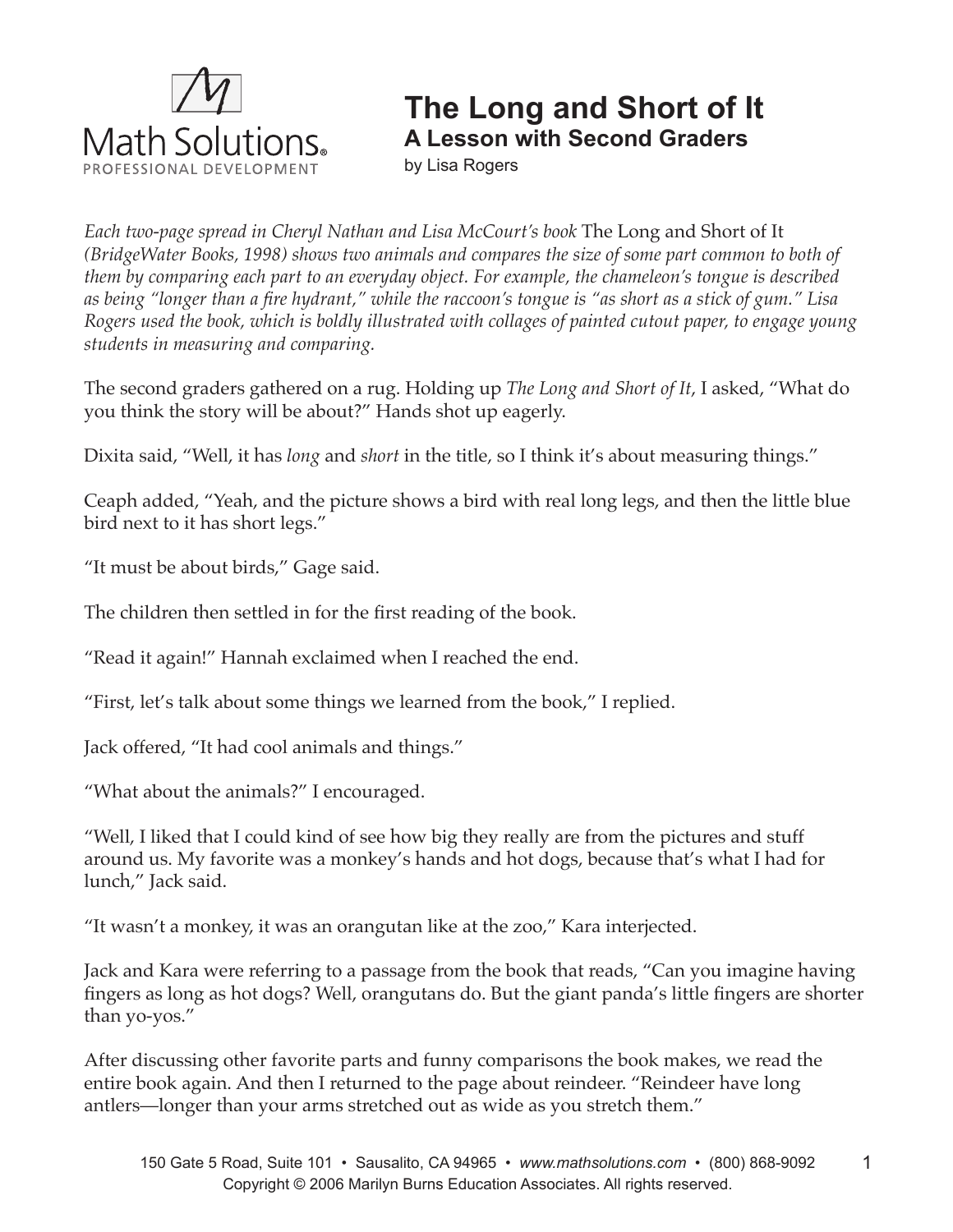"That's long. But is it as long as my arms or Sean's arms?" Melissa wondered. She was the shortest in the class and Sean was noticeably the tallest in the class.

"Oh, I didn't think of that," Sean said. "But my dad's arms are lots longer than my arms. So maybe they could be really long antlers."

I then introduced the students to the activity I had planned. "We're now going to figure out how long our arms are when stretched out wide." I extended my arms out as wide as possible to demonstrate what I meant. "We will work in partners to find out the length, or span, of our stretches. But first you'll make estimates. How long do you think your arms will stretch if we measure in inches?" I asked. From their previous measurement experiences, the children were familiar with measuring in inches.

I gave the children a moment to think on their own and then asked them each to turn to a neighbor and share their estimate. When I called them back to attention, I directed them to return to their desk and write their estimate on a sticky note that I had distributed to each of them. Then I initiated a discussion.

"Who thinks you have the shortest arm span or stretch?" I asked. Melissa quickly raised her hand. She had written *20 inches*.

"Please explain how you made that estimate," I said.

"I think each arm is less than ten inches long and I have two arms, so it must be about eighteen inches," she responded. I didn't want to point out that she hadn't taken into consideration her body when estimating her arm span. I knew that would become apparent as we worked through the lesson.

"Did anyone make an estimate that is less than eighteen inches?" I asked.

No one did, so I asked Melissa to post her sticky note on the left side of the board. We then ordered the rest of the students' estimates; they ranged from 18 to 100 inches.



I then gave the children the following directions:

• Help your partner measure his or her arm span by cutting a piece of string the length of the arm span.